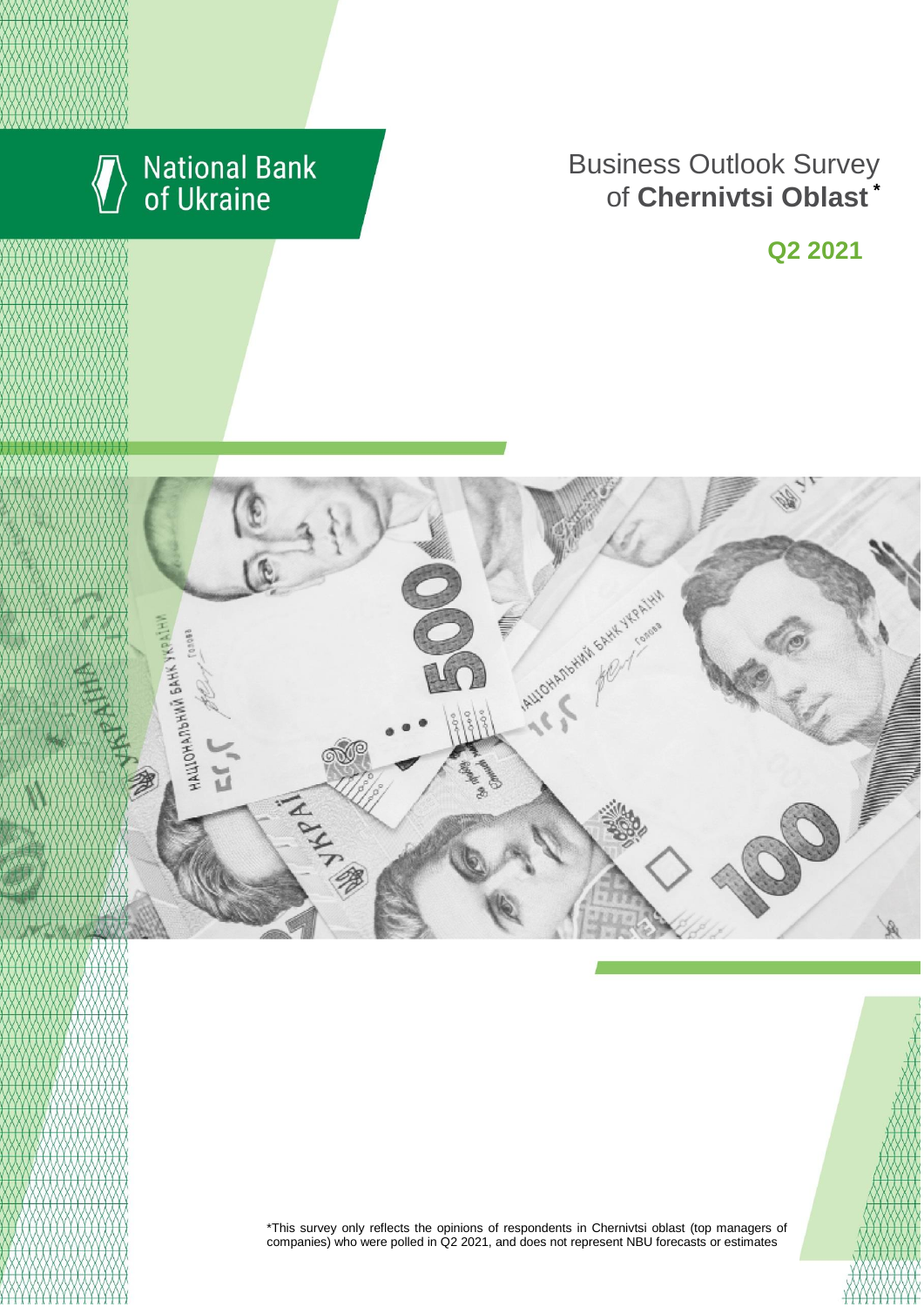**A survey of companies carried out in Chernivtsi oblast in Q2 2021 showed that respondents expected that the output of Ukrainian goods and services would increase. They also had positive expectations for the performance of their companies** over the next 12 months**.** Respondents reported higher inflation expectations, while reporting weaker depreciation expectations.

**The top managers of companies said they expected that over the next 12 months:**

- **the output of Ukrainian goods and services would increase** (such expectations were reported for the first time in the last 12 months)**:** the balance of expectations was 9.1%, compared with (-10.0%) in Q1 2021 and 15.9% across Ukraine (Figure 1)
- **prices for consumer goods and services would continue to grow:** a total of 63.6% of respondents expected that inflation would not exceed 7.5%, compared with 72.7% in the previous quarter and 54.2% across Ukraine. Respondents referred to production costs and the exchange rate **as the main inflation drivers.** Respondents also reported an increase in the impact of household income compared to the previous survey (Figure 2)
- **the domestic currency would depreciate significantly more slowly:** 36.4% of respondents (the lowest depreciation expectations among the regions) (compared with 54.5% in the previous quarter) expected the hryvnia to weaken against the US dollar, the figure across Ukraine being 63.6%
- **the financial and economic standings of their companies would improve:** the balance of expectations was 18.2%, unchanged on the previous quarter, and compared to 18.3% across Ukraine (see Table)
- **total sales would increase:** the balance of responses was 18.2%, compared with 18.2% in Q1 2021 and 21.0% across Ukraine (see Table)
- **both investment in construction and in machinery, equipment, and tools would increase**: the balances of responses were 22.2% and 40.0%, compared to (-10.0%) and 11.1% in the previous quarter. The balances of responses across Ukraine were 6.4% and 16.9% respectively
- **staff numbers would decrease significantly**: the balance of responses was (-40.0%) (the lowest figure among regions), compared to (-18.2%) in Q1 2021 and (-1.0%) across Ukraine (Figure 4)
- **purchase and selling prices would continue to grow:** the balances of responses were 72.7% and 54.5% respectively (as in Q1 2021) (Figure 6). Energy prices, together with raw material and supplies prices, were referred to as the main selling price drivers. The impact of wage costs was also reported to have increased (Figure 7)
- **per-unit production costs and wage costs per staff member would grow more slowly**: the balances of responses were 45.5% and 63.6% respectively, compared with 55.6% and 72.7% in Q1 2021 (Figures 4 and 6).

Respondents referred to high energy prices and the tax burden as the **main drags on the ability of their companies to boost production** (Figure 5).

Companies planned to take out only hryvnia loans. Other funding sources were cited as the main factor deterring them from taking out loans. The impact of high loan interest rates was also assessed as high (Figure 9).

**All of the respondents** said that they had encountered **no difficulties in effecting transactions with funds deposited in bank accounts** (97.5% across Ukraine).

**Assessments of financial and economic standings as of the time of the survey** (Figure 3)

- **The current financial and economic standings of companies** were assessed as **good:** the balance of responses was 18.2%, compared with 9.1% in the previous quarter. Across Ukraine, the balance of responses was 6.0%.
- **Finished goods stocks had decreased and were assessed as lower than normal:** the balance of responses was (-33.3%), compared with 0.0% in Q1 2021
- **Companies had sufficient unutilized production capacity to meet any unexpected rise in demand:** the balance of responses was 44.4%, compared to 30.0% in Q1 2021.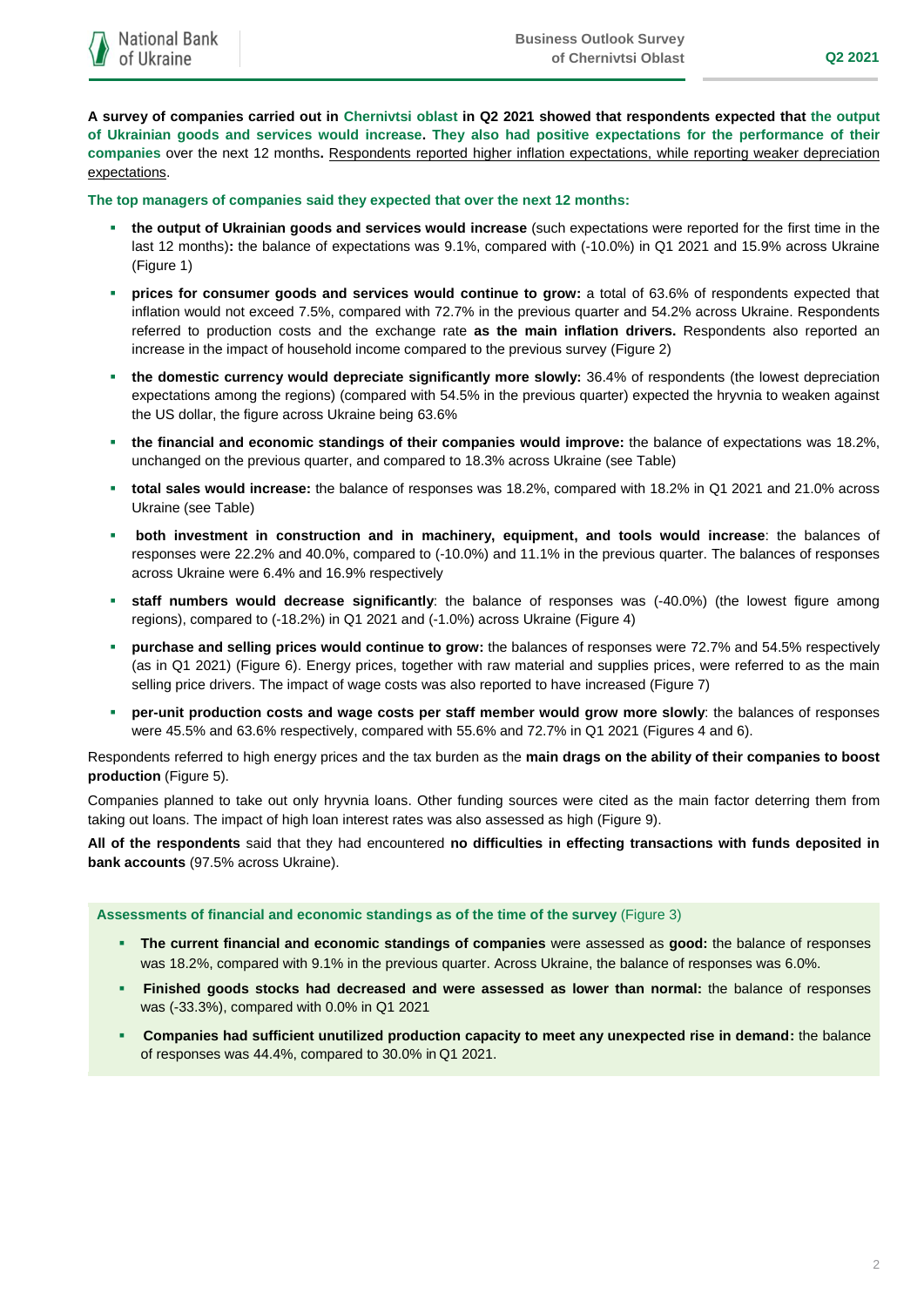#### **Survey Details1,2**



- Period: 5 May through 26 May 2021.
- A total of 11 companies were polled.
- No economic activity was able to generate a representative sample.



#### **Business Outlook Index for Next 12 Months in Terms of Oblasts<sup>3</sup> , %**

\*a quartile is the value of the BOI where an ordered sample is divided into four equal-sized subgroups

\*\*a median is the value of the BOI in the middle of an ordered sampled where the sample is divided into two equal-sized subgroups

#### **Table. The Business Outlook Index of Companies in Chernivtsi Oblast and Its Components**

| <b>Expectations over next 12 months for</b>   | <b>Balances of responses, %</b> |         |         |         |                   |
|-----------------------------------------------|---------------------------------|---------|---------|---------|-------------------|
|                                               | Q <sub>2</sub> 2 <sub>0</sub>   | Q3 20   | Q4 20   | Q1 21   | Q <sub>2</sub> 21 |
| Financial and economic standings              | 0.0                             | 9.1     | 9.1     | 18.2    | 18.2              |
| <b>Total sales</b>                            | $-27.3$                         | 9.1     | $-18.2$ | 18.2    | 18.2              |
| Investment in construction                    | $-10.0$                         | 0.0     | 0.0     | $-10.0$ | 22.2              |
| Investment in machinery, equipment, and tools | $-20.0$                         | $-10.0$ | 0.0     | 11.1    | 40.0              |
| Staff numbers                                 | $-9.1$                          | $-10.0$ | $-18.2$ | $-18.2$ | $-40.0$           |

<sup>2</sup> Data for totals and components may be subject to rounding effects.

1

<sup>1</sup> This sample was generated in proportion to the contribution of each oblast and each economic activity to Ukraine's gross value added.

<sup>&</sup>lt;sup>3</sup> The business outlook index (BOI) is an aggregate indicator for expected business performance over the next 12 months. It is calculated using the balances of respondents' responses regarding changes in the financial and economic standings of their companies and future economic activity.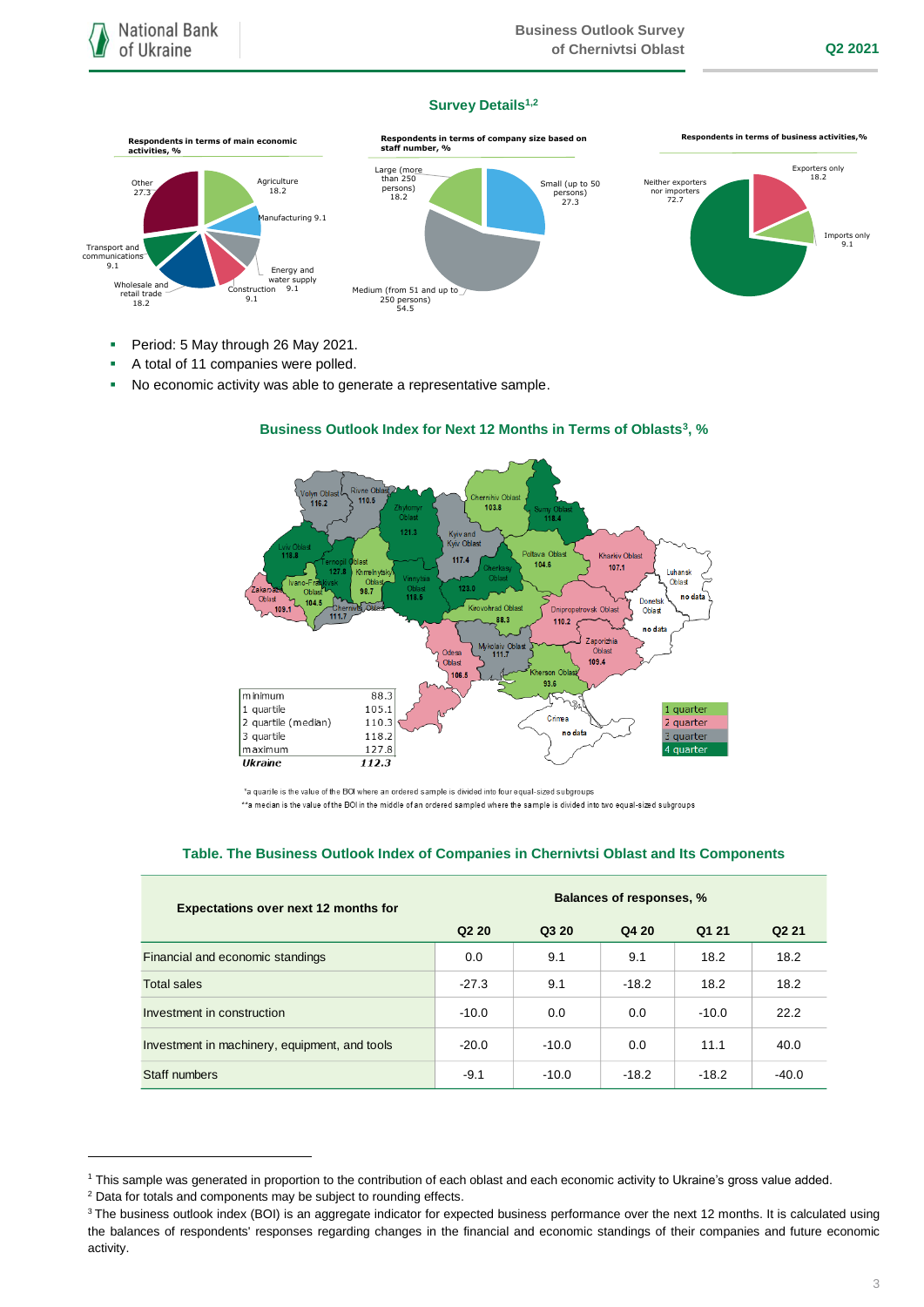#### Figure 1 Figure 2



#### **Assessment of consumer price drivers, percentage of responses**



**Companies' economic activity as of the time of the survey, balance of responses**



#### Figure 5 **Figure 6** Figure 6



### Figure 3 **Figure 4**

**Staff level and wage cost expectations for next 12 months, balance of responses**





**Expectations of producer prices for next 12 months,**